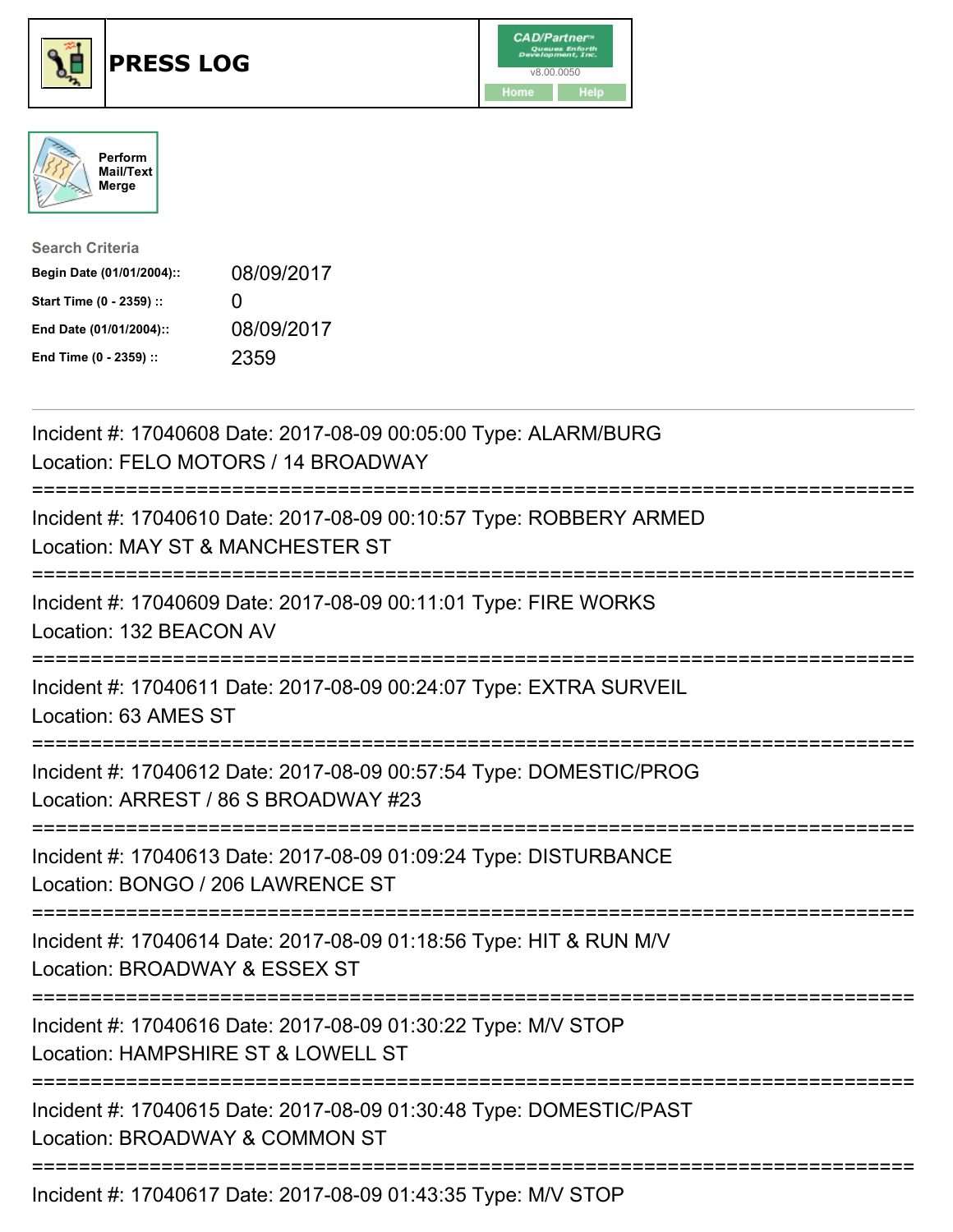Location: 448 BROADWAY

| Incident #: 17040618 Date: 2017-08-09 01:50:01 Type: M/V STOP<br>Location: 98 BOXFORD                                    |
|--------------------------------------------------------------------------------------------------------------------------|
| Incident #: 17040619 Date: 2017-08-09 01:54:34 Type: TOW/REPOSSED<br>Location: 25 KENWOOD PL                             |
| Incident #: 17040620 Date: 2017-08-09 02:07:59 Type: ALARMS<br>Location: BALI'S RESTURANT / 59 ESSEX ST                  |
| Incident #: 17040621 Date: 2017-08-09 02:31:09 Type: M/V STOP<br>Location: TOW / AMESBURY ST & LOWELL ST                 |
| Incident #: 17040622 Date: 2017-08-09 02:31:48 Type: M/V STOP<br>Location: TOW / E HAVERHILL ST & PROSPECT ST            |
| Incident #: 17040623 Date: 2017-08-09 02:36:16 Type: M/V STOP<br>Location: MANCHESTER ST & WEST ST                       |
| Incident #: 17040624 Date: 2017-08-09 02:44:21 Type: M/V STOP<br>Location: FALMOUTH ST & S UNION ST                      |
| Incident #: 17040625 Date: 2017-08-09 02:52:32 Type: 911 HANG UP<br>Location: FRIAS RESIDENCE / 13 BOSTON ST #RIGHT FL 1 |
| Incident #: 17040626 Date: 2017-08-09 03:13:27 Type: M/V STOP<br>Location: 169 BROADWAY                                  |
| Incident #: 17040627 Date: 2017-08-09 03:58:24 Type: MAL DAMG PROG<br>Location: 550 BROADWAY                             |
| Incident #: 17040628 Date: 2017-08-09 04:02:05 Type: M/V STOP<br>Location: LAWRENCE ST & MAPLE ST                        |
| Incident #: 17040629 Date: 2017-08-09 04:46:05 Type: FIRE<br>Location: PRIMO'S LIQUORS / 450 HAVERHILL ST                |
| Incident #: 17040630 Date: 2017-08-09 04:48:24 Type: M/V STOP<br>Location: LAWRENCE ST & MAPLE ST                        |
| Incident #: 17040631 Date: 2017-08-09 05:53:22 Type: WARRANT SERVE                                                       |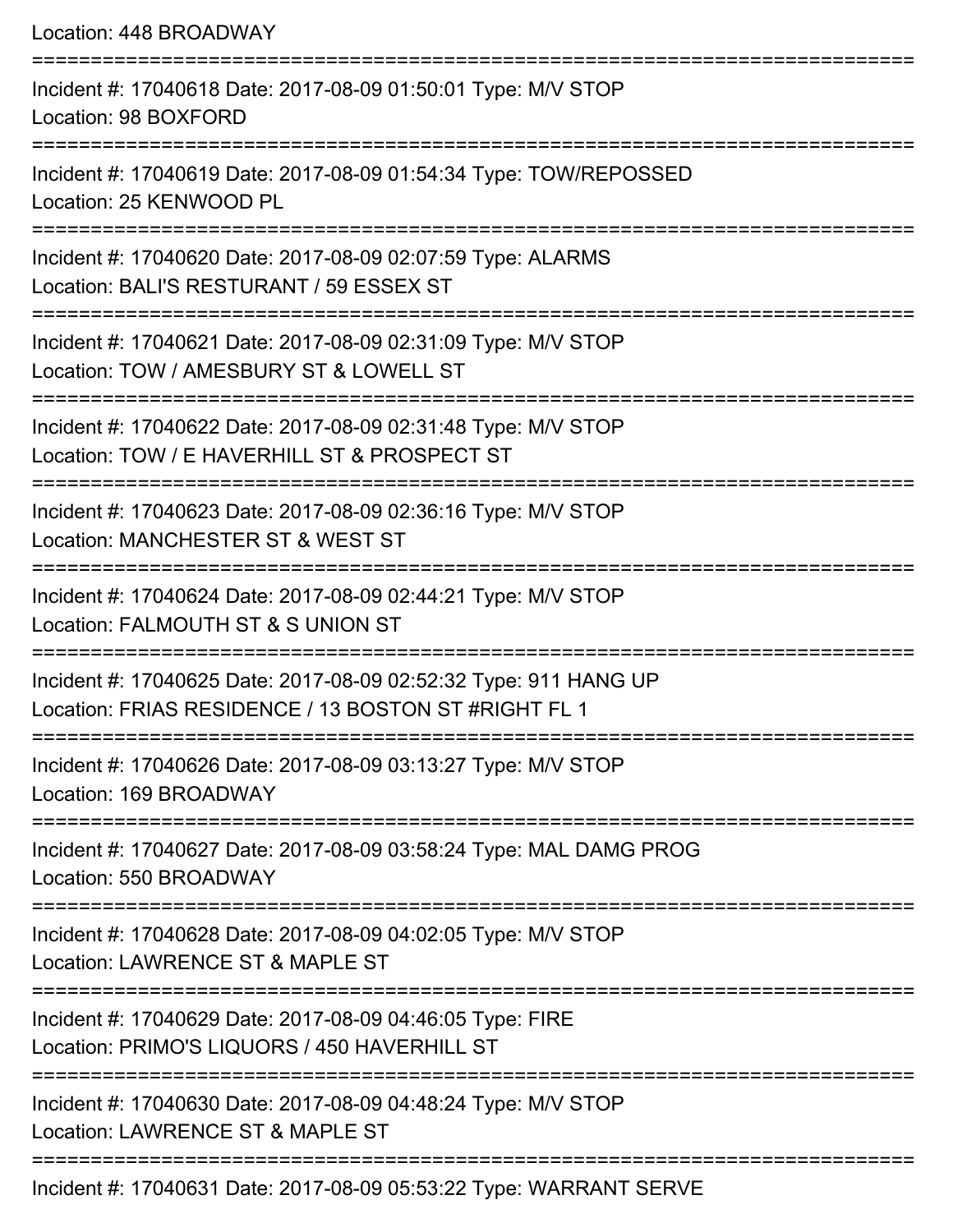| Incident #: 17040632 Date: 2017-08-09 06:49:05 Type: MEDIC SUPPORT<br>Location: DUNKIN DONUTS / 63 S UNION ST |
|---------------------------------------------------------------------------------------------------------------|
| Incident #: 17040633 Date: 2017-08-09 07:00:19 Type: STOLEN PROP<br>Location: ANCHOR AUTO / 140 WEST ST       |
| Incident #: 17040634 Date: 2017-08-09 07:03:32 Type: PARK & WALK<br>Location: 205 BROADWAY                    |
| Incident #: 17040635 Date: 2017-08-09 07:15:54 Type: M/V STOP<br>Location: MT VERNON ST & S BROADWAY          |
| Incident #: 17040636 Date: 2017-08-09 07:37:46 Type: SUS PERS/MV<br>Location: WOODLAND ST                     |
| Incident #: 17040637 Date: 2017-08-09 07:38:04 Type: M/V STOP<br>Location: HAMPSHIRE ST & LOWELL ST           |
| Incident #: 17040638 Date: 2017-08-09 07:42:22 Type: KEEP PEACE<br><b>Location: 11 JACKSON TER</b>            |
| Incident #: 17040639 Date: 2017-08-09 08:02:55 Type: M/V STOP<br>Location: S BROADWAY & SHATTUCK ST           |
| Incident #: 17040640 Date: 2017-08-09 08:08:59 Type: M/V STOP<br>Location: HAVERHILL ST & NEWBURY ST          |
| Incident #: 17040641 Date: 2017-08-09 08:11:04 Type: WARRANT SERVE<br>Location: BROADWAY & GREEN ST           |
| Incident #: 17040642 Date: 2017-08-09 08:13:24 Type: SUS PERS/MV<br>Location: FERRY ST & SUMNER AV            |
| Incident #: 17040643 Date: 2017-08-09 09:35:19 Type: ALARM/BURG<br>Location: PAYLESS / 700 ESSEX ST           |
| Incident #: 17040644 Date: 2017-08-09 09:37:39 Type: 209A/VIOLATION<br>Location: 883 ESSEX ST #2              |
| Incident #: 17040645 Date: 2017-08-09 09:45:48 Type: 209A/VIOLATION                                           |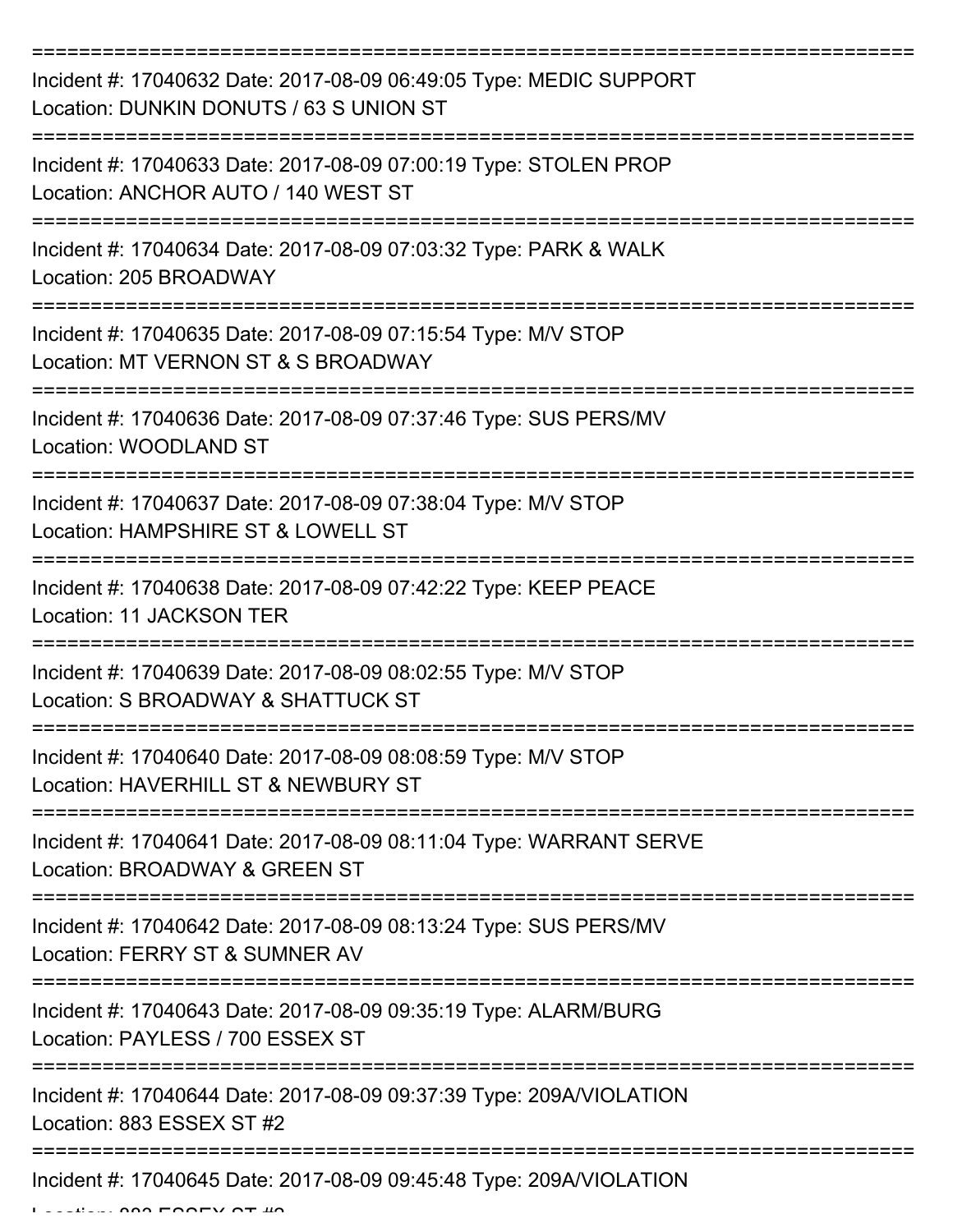| Incident #: 17040646 Date: 2017-08-09 09:51:02 Type: MEDIC SUPPORT<br>Location: 212 BOXFORD ST #1                                               |
|-------------------------------------------------------------------------------------------------------------------------------------------------|
| Incident #: 17040649 Date: 2017-08-09 09:51:35 Type: LOST PROPERTY<br>Location: 11 JACKSON TER #2                                               |
| Incident #: 17040648 Date: 2017-08-09 09:58:59 Type: ALARM/BURG<br>Location: PAYLESS / 700 ESSEX ST                                             |
| Incident #: 17040647 Date: 2017-08-09 09:59:46 Type: SUS PERS/MV<br>Location: CENTRAL CATHOLIC HIGH SCHOOL / 300 HAMPSHIRE ST                   |
| Incident #: 17040650 Date: 2017-08-09 10:02:44 Type: PARK & WALK<br>Location: BRADFORD ST & BROADWAY<br>===================                     |
| Incident #: 17040651 Date: 2017-08-09 10:20:27 Type: M/V STOP<br>Location: 25 MARSTON ST                                                        |
| Incident #: 17040652 Date: 2017-08-09 10:34:36 Type: M/V STOP<br>Location: BOXFORD ST & FOSTER ST                                               |
| Incident #: 17040653 Date: 2017-08-09 10:46:59 Type: M/V STOP<br>Location: FRANKLIN ST & HAVERHILL ST                                           |
| Incident #: 17040654 Date: 2017-08-09 10:51:38 Type: CK WELL BEING<br>Location: 77 OAK ST                                                       |
| Incident #: 17040655 Date: 2017-08-09 11:04:43 Type: M/V STOP<br>Location: 29 SANBORN ST                                                        |
| =======================<br>Incident #: 17040656 Date: 2017-08-09 11:07:06 Type: ANIMAL COMPL<br>Location: PENTUCKETT MEDICAL / 500 MERRIMACK ST |
| Incident #: 17040657 Date: 2017-08-09 11:07:26 Type: SUS PERS/MV<br>Location: 100 MILL ST                                                       |
| Incident #: 17040658 Date: 2017-08-09 11:22:34 Type: M/V STOP<br>Location: JACKSON ST & OAK ST                                                  |
| Incident #: 17040659 Date: 2017-08-09 11:24:05 Type: PARK & WALK                                                                                |

Location: BRADFORD ST & BROADWAY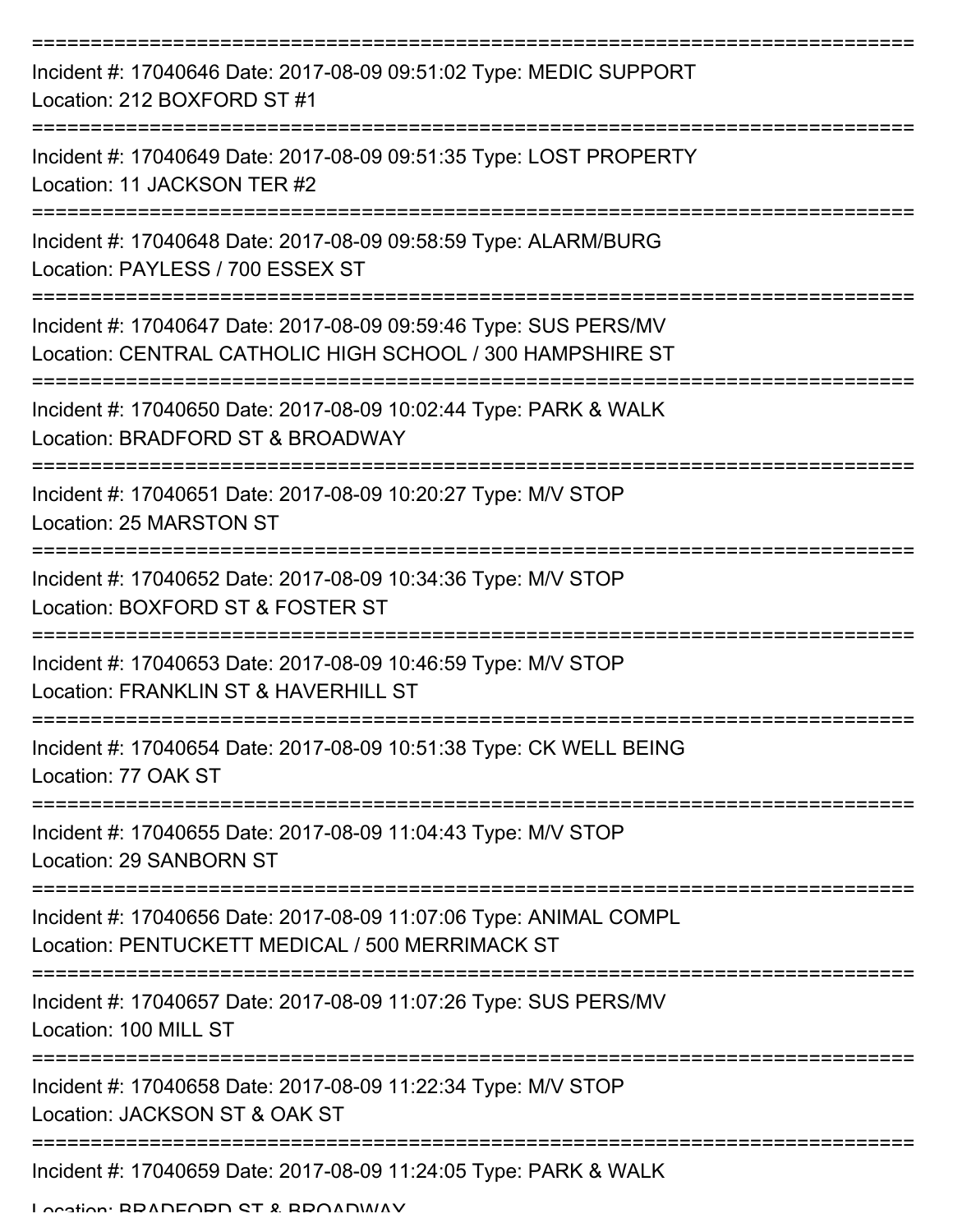| Incident #: 17040660 Date: 2017-08-09 11:32:25 Type: INVEST CONT<br>Location: 122 CROSS ST               |
|----------------------------------------------------------------------------------------------------------|
| Incident #: 17040661 Date: 2017-08-09 11:35:37 Type: M/V STOP<br>Location: 46 SALEM ST                   |
| Incident #: 17040662 Date: 2017-08-09 11:46:57 Type: M/V STOP<br>Location: OSGOOD ST & SALEM ST          |
| Incident #: 17040663 Date: 2017-08-09 11:56:49 Type: ALARM/HOLD<br>Location: RMV / 73 WINTHROP AV        |
| Incident #: 17040664 Date: 2017-08-09 11:57:20 Type: SUS PERS/MV<br>Location: BAY STATE RD & WATER ST    |
| Incident #: 17040665 Date: 2017-08-09 11:59:11 Type: ALARM/HOLD<br>Location: 23 PERRY AV                 |
| Incident #: 17040666 Date: 2017-08-09 12:06:23 Type: KEEP PEACE<br>Location: 32 BRADFORD ST #1           |
| Incident #: 17040670 Date: 2017-08-09 12:10:54 Type: LARCENY/PAST<br>Location: 79 COMMON ST              |
| Incident #: 17040668 Date: 2017-08-09 12:18:49 Type: AUTO ACC/NO PI<br>Location: ANDOVER ST & S BROADWAY |
| Incident #: 17040667 Date: 2017-08-09 12:19:34 Type: DOMESTIC/PROG<br>Location: 159 FERRY ST             |
| Incident #: 17040671 Date: 2017-08-09 12:22:58 Type: A&B PAST<br>Location: 70 LAWRENCE ST                |
| Incident #: 17040669 Date: 2017-08-09 12:25:20 Type: DRUG VIO<br>Location: CENTRE ST & SPRUCE ST         |
| Incident #: 17040672 Date: 2017-08-09 12:27:33 Type: WARRANT SERVE<br>Location: 77 S UNION ST            |
| Incident #: 17040673 Date: 2017-08-09 12:37:55 Type: M/V STOP<br>Location: MARSTON ST & HIGH ST          |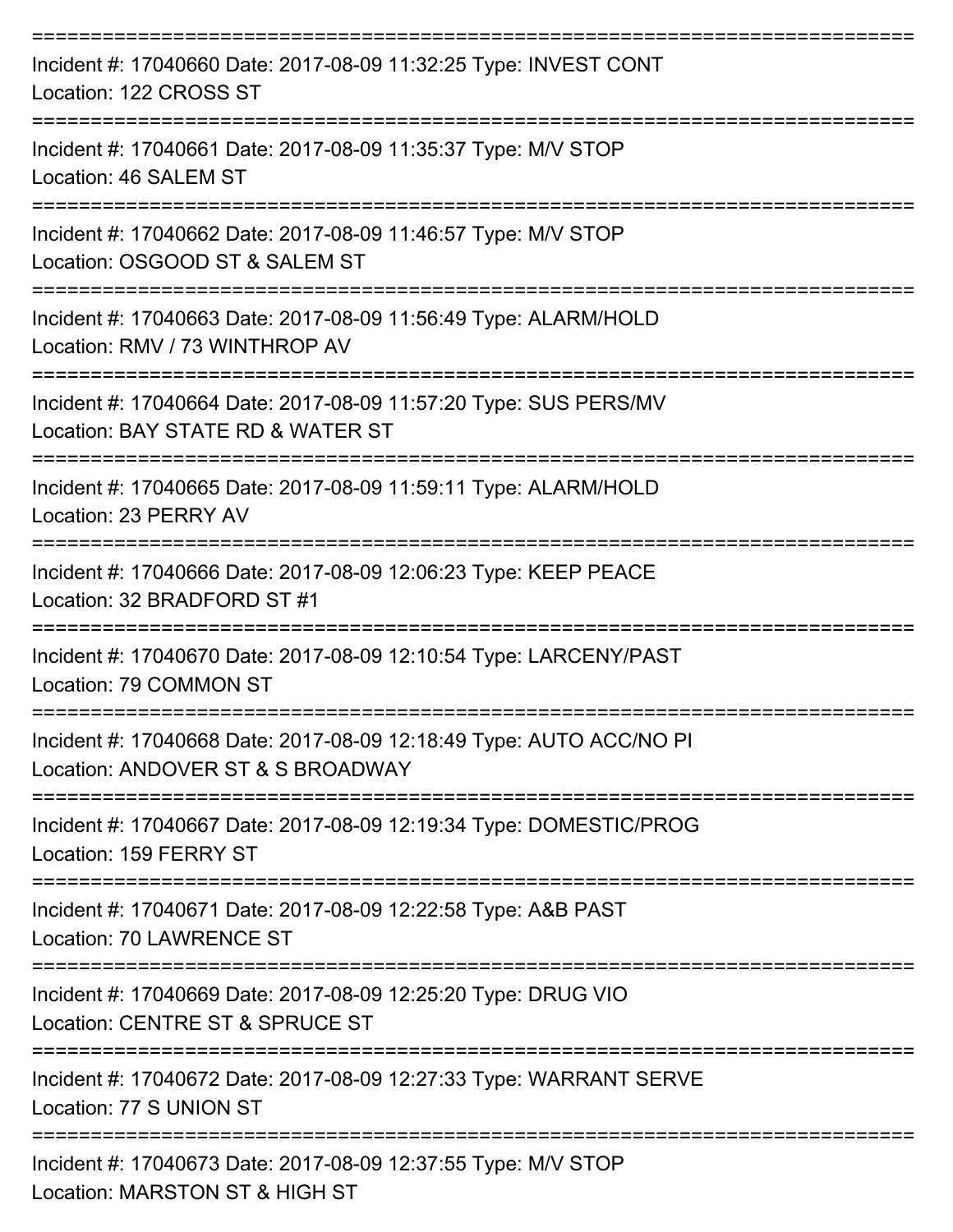| Incident #: 17040674 Date: 2017-08-09 12:44:44 Type: WIRE DOWN<br>Location: 655 HAVERHILL ST                    |
|-----------------------------------------------------------------------------------------------------------------|
| Incident #: 17040675 Date: 2017-08-09 12:52:09 Type: SUS PERS/MV<br>Location: FALLS BRIDGE / null               |
| Incident #: 17040676 Date: 2017-08-09 12:56:57 Type: INVEST CONT<br>Location: 299 JACKSON ST                    |
| Incident #: 17040677 Date: 2017-08-09 13:04:00 Type: M/V STOP<br>Location: /36 E HAVERHILL ST                   |
| Incident #: 17040678 Date: 2017-08-09 13:05:26 Type: INVEST CONT<br>Location: 102 WATER ST                      |
| Incident #: 17040679 Date: 2017-08-09 13:06:20 Type: SUS PERS/MV<br>Location: 8 BLAKELIN ST                     |
| Incident #: 17040680 Date: 2017-08-09 13:07:32 Type: DRUG VIO<br>Location: ARLINGTON ST & CENTRE ST             |
| Incident #: 17040681 Date: 2017-08-09 13:29:23 Type: SUICIDE ATTEMPT<br>Location: 42 MARBLE AV FL 1             |
| Incident #: 17040682 Date: 2017-08-09 13:40:46 Type: DRUG VIO<br>Location: FARNHAM ST & PHILLIPS ST             |
| Incident #: 17040683 Date: 2017-08-09 13:57:14 Type: GENERAL SERV<br>Location: 800 ESSEX ST                     |
| Incident #: 17040684 Date: 2017-08-09 14:01:55 Type: MAL DAMAGE<br>Location: 34 HAVERHILL ST                    |
| Incident #: 17040685 Date: 2017-08-09 14:03:07 Type: AUTO ACC/NO PI<br>Location: DUNKIN DONUTS / 581 ANDOVER ST |
| Incident #: 17040686 Date: 2017-08-09 14:07:13 Type: M/V STOP<br>Location: COMMON ST & JACKSON ST               |
| Incident #: 17040688 Date: 2017-08-09 14:10:31 Type: ASSIST FIRE<br>Location: TACOS LUPITA / 505 BROADWAY       |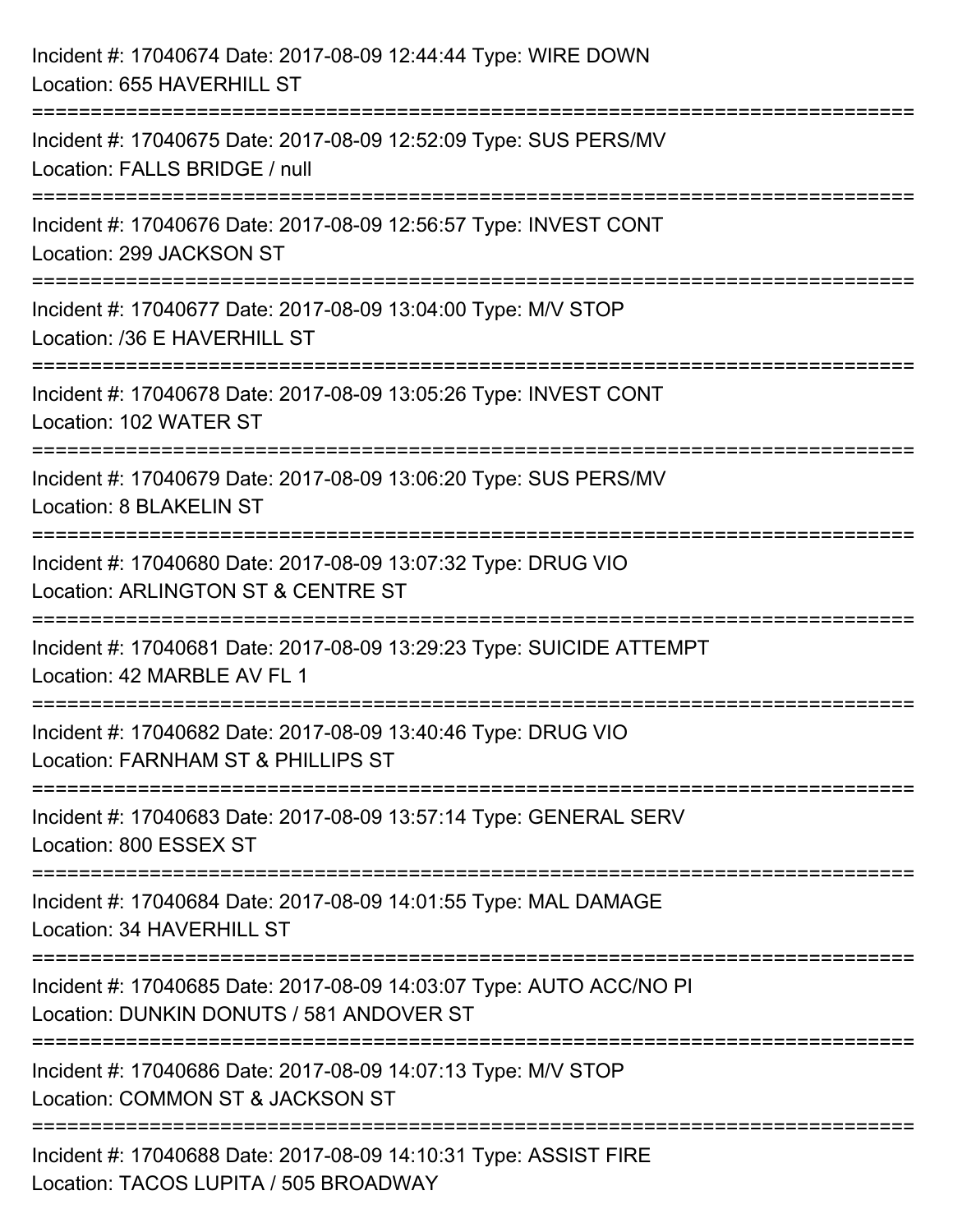| Incident #: 17040687 Date: 2017-08-09 14:10:55 Type: M/V STOP<br><b>Location: PARKER ST</b>                                                 |
|---------------------------------------------------------------------------------------------------------------------------------------------|
| Incident #: 17040689 Date: 2017-08-09 14:21:13 Type: SUS PERS/MV<br>Location: 163 PARK ST                                                   |
| Incident #: 17040690 Date: 2017-08-09 14:23:58 Type: LOUD NOISE<br>Location: E HAVERHILL ST & ELM ST<br>=================================== |
| Incident #: 17040691 Date: 2017-08-09 14:27:12 Type: DOMESTIC/PAST<br>Location: 145 FRANKLIN ST                                             |
| Incident #: 17040692 Date: 2017-08-09 14:30:22 Type: 209A/VIOLATION<br>Location: 379 HAVERHILL ST #8<br>------------------------------      |
| Incident #: 17040693 Date: 2017-08-09 14:43:40 Type: WARRANT SERVE<br>Location: S UNION ST & SALEM ST                                       |
| Incident #: 17040695 Date: 2017-08-09 14:45:25 Type: HIT & RUN M/V<br>Location: 5 S UNION ST                                                |
| Incident #: 17040694 Date: 2017-08-09 14:47:31 Type: INVEST CONT<br>Location: 45 SULLIVAN AV                                                |
| Incident #: 17040696 Date: 2017-08-09 14:55:37 Type: 911 HANG UP<br>Location: 77 WESLEY ST                                                  |
| Incident #: 17040697 Date: 2017-08-09 15:04:04 Type: 911 HANG UP<br>Location: 13 BOSTON ST FL 1                                             |
| Incident #: 17040698 Date: 2017-08-09 15:10:51 Type: SUS PERS/MV<br>Location: 53 GARFIELD ST                                                |
| Incident #: 17040699 Date: 2017-08-09 15:11:09 Type: DISTURBANCE<br><b>Location: METHUEN ST</b>                                             |
| Incident #: 17040700 Date: 2017-08-09 15:17:51 Type: DRUG OVERDOSE<br>Location: CHESTNUT ST & JACKSON ST                                    |
| Incident #: 17040701 Date: 2017-08-09 15:19:26 Type: NEIGHBOR PROB<br>Location: 21 CAMBRIDGE ST                                             |

===========================================================================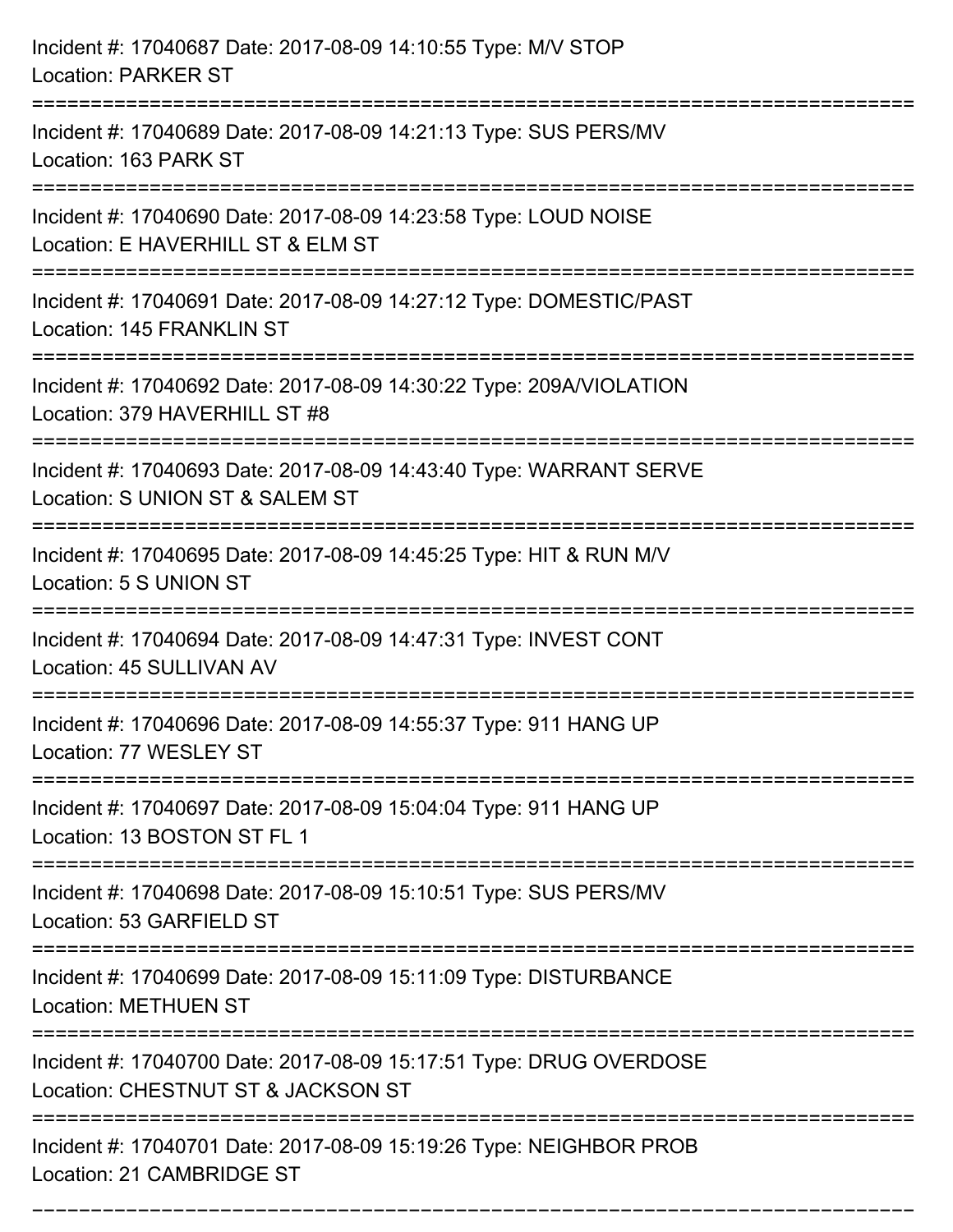| Incident #: 17040702 Date: 2017-08-09 15:22:05 Type: TRESPASSING<br>Location: 124 BAILEY ST                    |
|----------------------------------------------------------------------------------------------------------------|
| Incident #: 17040703 Date: 2017-08-09 15:22:07 Type: NOISE ORD<br>Location: 330 S BROADWAY                     |
| Incident #: 17040704 Date: 2017-08-09 15:23:25 Type: NOISE ORD<br>Location: 245 ERVING AV                      |
| Incident #: 17040705 Date: 2017-08-09 15:31:12 Type: HIT & RUN M/V<br>Location: SANTANDER / 505 BROADWAY       |
| Incident #: 17040706 Date: 2017-08-09 15:32:05 Type: ABAND MV<br>Location: 23 MAGNOLIA ST                      |
| Incident #: 17040707 Date: 2017-08-09 15:35:18 Type: MEDIC SUPPORT<br>Location: 3 KING ST                      |
| Incident #: 17040708 Date: 2017-08-09 15:43:55 Type: AUTO ACC/NO PI<br>Location: 853 ESSEX ST                  |
| Incident #: 17040709 Date: 2017-08-09 15:58:53 Type: UNWANTEDGUEST<br>Location: 121 ESSEX ST                   |
| Incident #: 17040710 Date: 2017-08-09 15:59:55 Type: ALARM/BURG<br>Location: 59 WOODLAND ST                    |
| ================<br>Incident #: 17040711 Date: 2017-08-09 16:10:39 Type: INVEST CONT<br>Location: 16 EASTON ST |
| Incident #: 17040712 Date: 2017-08-09 16:12:01 Type: MAN DOWN<br>Location: COMMON ST/ BUS STATION              |
| Incident #: 17040713 Date: 2017-08-09 16:24:58 Type: ALARM/BURG<br>Location: 8 LEXINGTON ST                    |
| Incident #: 17040714 Date: 2017-08-09 16:26:17 Type: SUS PERS/MV<br>Location: BRADFORD ST & BROADWAY           |
| Incident #: 17040715 Date: 2017-08-09 16:29:14 Type: DRUG VIO<br>Location: DURANT ST & WILMOT ST               |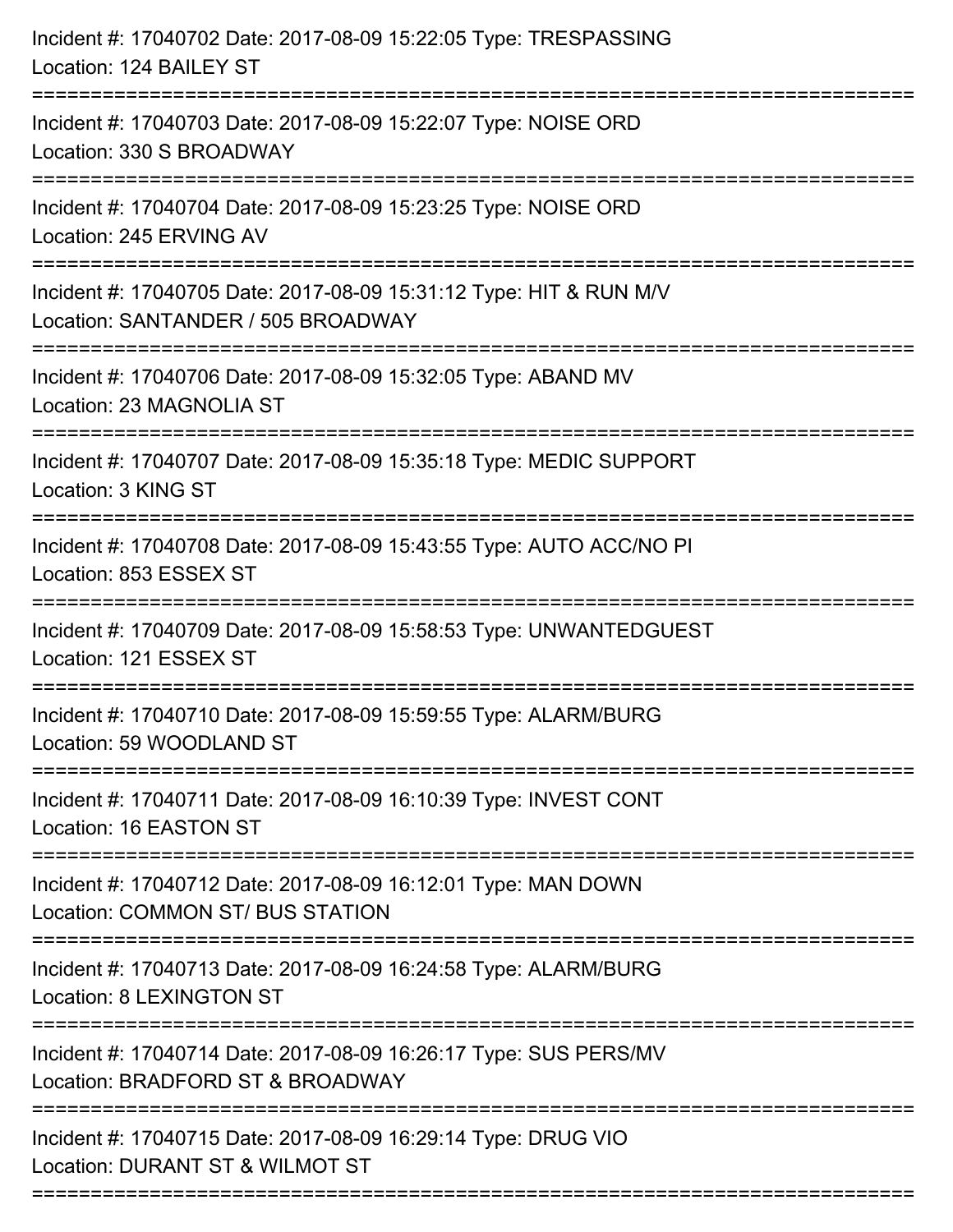Location: 38 TEXAS AV #1

| Incident #: 17040717 Date: 2017-08-09 16:39:47 Type: SUS PERS/MV<br>Location: 7 BROADWAY                      |
|---------------------------------------------------------------------------------------------------------------|
| Incident #: 17040718 Date: 2017-08-09 16:43:26 Type: TRESPASSING<br>Location: 466 CANAL ST                    |
| Incident #: 17040719 Date: 2017-08-09 16:58:06 Type: ALARM/BURG<br>Location: BROADWAY TIRE INC / 456 BROADWAY |
| Incident #: 17040721 Date: 2017-08-09 17:00:15 Type: THREATS<br>Location: 2 APPLETON ST                       |
| Incident #: 17040720 Date: 2017-08-09 17:03:08 Type: UNWANTEDGUEST<br>Location: 50 ISLAND ST FL 2             |
| Incident #: 17040722 Date: 2017-08-09 17:14:26 Type: DISTURBANCE<br>Location: BANK OF AMERICA / 257 ESSEX ST  |
| Incident #: 17040723 Date: 2017-08-09 17:27:05 Type: AUTO ACC/NO PI<br>Location: CANAL ST & FRANKLIN ST       |
| Incident #: 17040724 Date: 2017-08-09 17:29:16 Type: MEDIC SUPPORT<br>Location: 188 HOWARD ST                 |
| Incident #: 17040725 Date: 2017-08-09 17:30:54 Type: ALARM/BURG<br>Location: 301 MT VERNON ST                 |
| Incident #: 17040726 Date: 2017-08-09 17:30:59 Type: WIRE DOWN<br>Location: 653 HAVERHILL ST                  |
| Incident #: 17040727 Date: 2017-08-09 17:34:04 Type: MAL DAMAGE<br>Location: 22 SAXONIA AV                    |
| Incident #: 17040728 Date: 2017-08-09 17:45:40 Type: AUTO ACC/NO PI<br>Location: 358 ANDOVER ST               |
| Incident #: 17040729 Date: 2017-08-09 17:58:35 Type: M/V STOP<br>Location: HURST ST & PORTLAND ST             |
|                                                                                                               |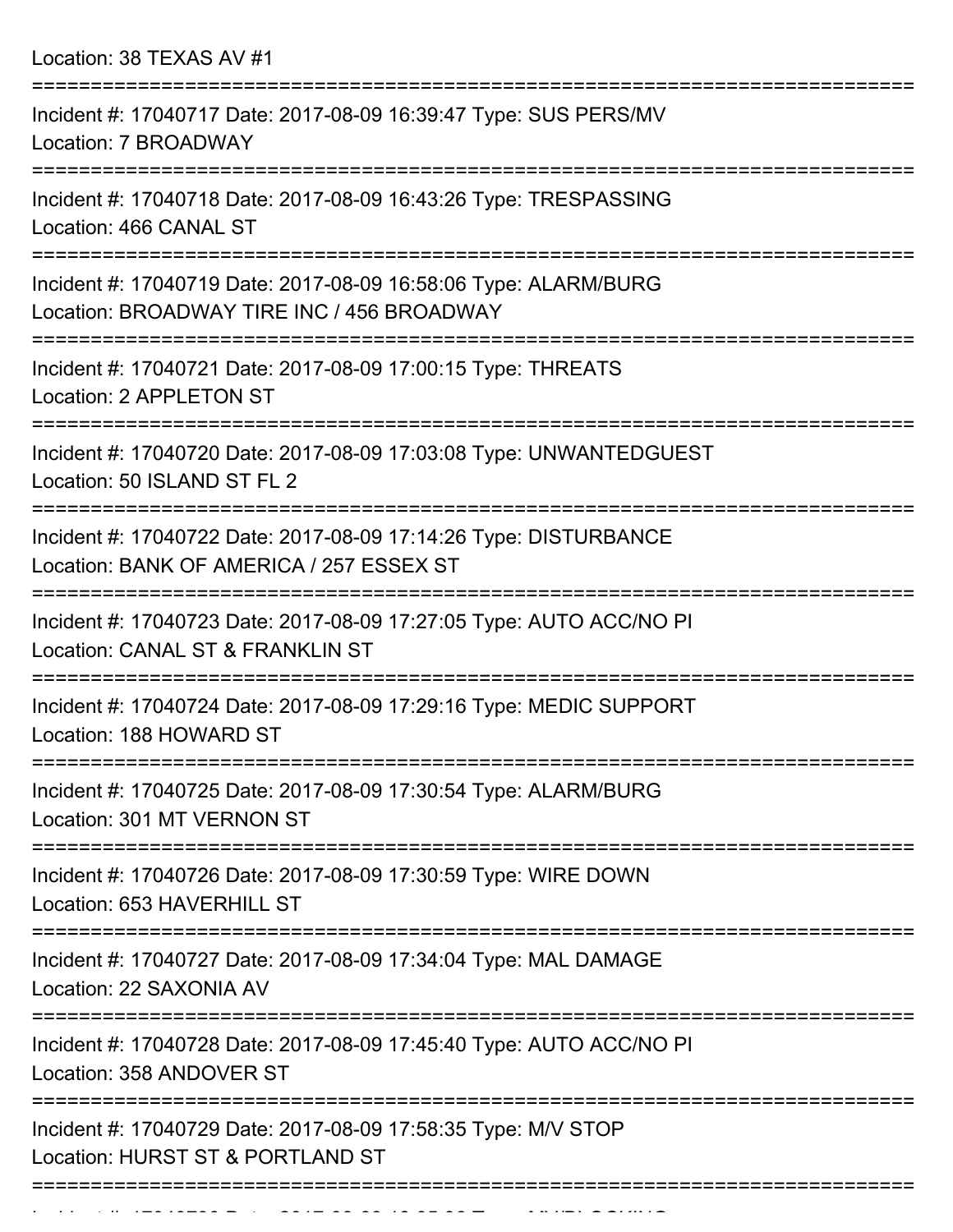Location: 80 MARSTON ST =========================================================================== Incident #: 17040731 Date: 2017-08-09 18:07:12 Type: M/V STOP Location: 18 PORTLAND ST =========================================================================== Incident #: 17040732 Date: 2017-08-09 18:17:02 Type: ANIMAL COMPL Location: 250 FARNHAM ST =========================================================================== Incident #: 17040733 Date: 2017-08-09 18:19:51 Type: NOISE ORD Location: 19-21 LAFAYETTE AVE =========================================================================== Incident #: 17040734 Date: 2017-08-09 18:23:09 Type: M/V STOP Location: 266 ESSEX ST =========================================================================== Incident #: 17040735 Date: 2017-08-09 18:39:29 Type: M/V STOP Location: 10 GRAFTON ST =========================================================================== Incident #: 17040736 Date: 2017-08-09 18:40:39 Type: DOMESTIC/PROG Location: 378 S UNION ST =========================================================================== Incident #: 17040737 Date: 2017-08-09 18:47:23 Type: B&E/PAST Location: 46 AMESBURY ST #5C =========================================================================== Incident #: 17040738 Date: 2017-08-09 18:53:00 Type: AUTO ACC/NO PI Location: 127 SPRUCE ST =========================================================================== Incident #: 17040739 Date: 2017-08-09 18:58:59 Type: M/V STOP Location: PLAZA 114 =========================================================================== Incident #: 17040740 Date: 2017-08-09 19:01:27 Type: DISORDERLY Location: LAWRENCE GENERAL HOSPITAL / 1 GENERAL ST =========================================================================== Incident #: 17040741 Date: 2017-08-09 19:08:58 Type: DRUG OVERDOSE Location: 69 PARKER ST =========================================================================== Incident #: 17040742 Date: 2017-08-09 19:14:28 Type: SUICIDE ATTEMPT Location: 159 HAVERHILL ST #17 =========================================================================== Incident #: 17040743 Date: 2017-08-09 19:18:12 Type: DISTURBANCE Location: 36 OSGOOD ST #1

=============================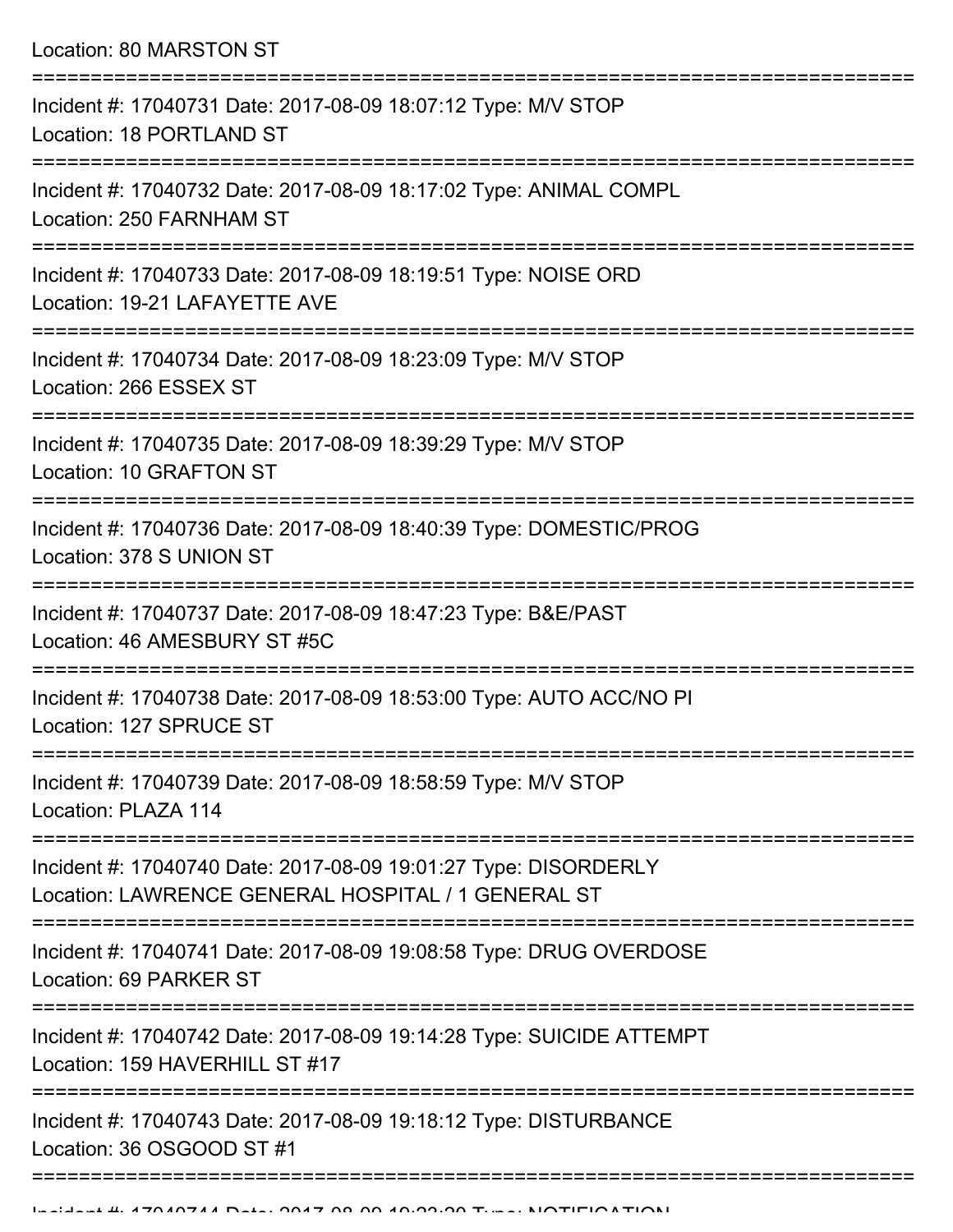Location: 30 BROOK ST =========================================================================== Incident #: 17040745 Date: 2017-08-09 19:36:24 Type: HIT & RUN M/V Location: 46 FITZ ST =========================================================================== Incident #: 17040746 Date: 2017-08-09 19:41:31 Type: MAN DOWN Location: JACKSON ST & JACKSON CT =========================================================================== Incident #: 17040747 Date: 2017-08-09 19:58:24 Type: ALARM/BURG Location: COMMUNITY DAY CARE / 50 PLEASANT ST =========================================================================== Incident #: 17040748 Date: 2017-08-09 20:05:29 Type: TRESPASSING Location: GEISLER STATE POOL / 50 HIGH ST =========================================================================== Incident #: 17040749 Date: 2017-08-09 20:15:50 Type: NOISE ORD Location: E HAVERHILL ST & ELM ST =========================================================================== Incident #: 17040750 Date: 2017-08-09 20:22:54 Type: KEEP PEACE Location: 143 UNION ST =========================================================================== Incident #: 17040751 Date: 2017-08-09 20:29:35 Type: MV/BLOCKING Location: 95 WILLIAM ST =========================================================================== Incident #: 17040752 Date: 2017-08-09 20:39:32 Type: DISTURBANCE Location: 90 MARKET ST =========================================================================== Incident #: 17040753 Date: 2017-08-09 20:40:36 Type: ALARM/BURG Location: JONCARLOS MARKET / 334 LAWRENCE ST =========================================================================== Incident #: 17040754 Date: 2017-08-09 20:41:20 Type: ALARM/HOLD Location: LIGHTSHIP LIQUOR INC / 94 S UNION ST =========================================================================== Incident #: 17040755 Date: 2017-08-09 20:48:51 Type: INVESTIGATION Location: 90 LOWELL ST =========================================================================== Incident #: 17040756 Date: 2017-08-09 20:52:56 Type: THREATS Location: 599 CANAL ST =========================================================================== Incident #: 17040757 Date: 2017-08-09 20:59:16 Type: DISTURBANCE Location: ALEX'S PIZZA / 311 F HAVERHILL ST ===========================================================================

Incident #: 17040758 Date: 2017-08-09 21:08:55 Type: THREATS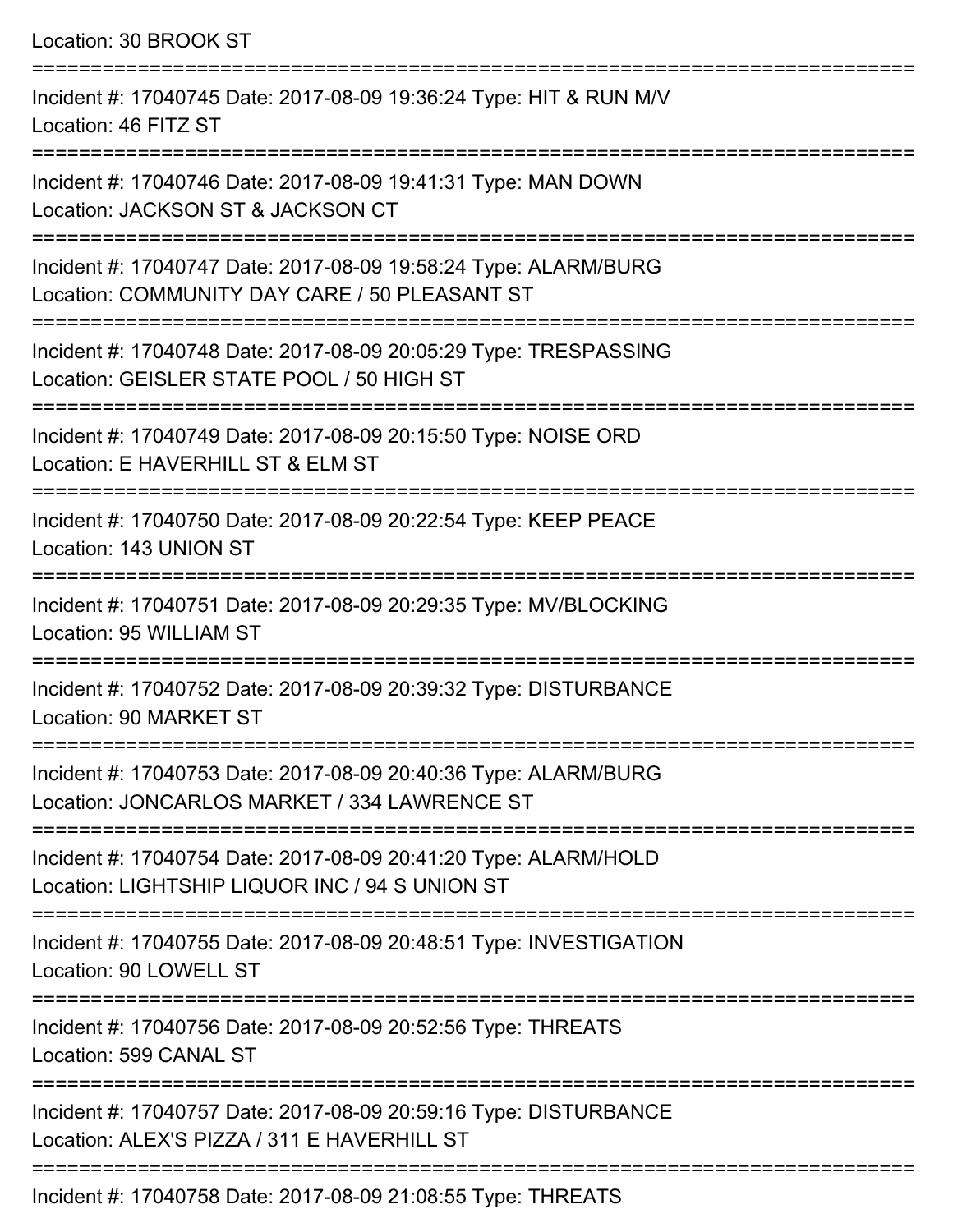| Incident #: 17040759 Date: 2017-08-09 21:10:46 Type: DISABLED MV<br>Location: S UNION ST & SALEM ST      |
|----------------------------------------------------------------------------------------------------------|
| Incident #: 17040760 Date: 2017-08-09 21:16:01 Type: M/V STOP<br>Location: AMESBURY ST & COMMON ST       |
| Incident #: 17040761 Date: 2017-08-09 21:53:31 Type: ALARM/BURG<br>Location: METRO PCS / 159 LAWRENCE ST |
| Incident #: 17040762 Date: 2017-08-09 22:12:51 Type: M/V STOP<br>Location: BROADWAY & LOWELL ST          |
| Incident #: 17040763 Date: 2017-08-09 22:13:29 Type: MAN DOWN<br>Location: HAVERHILL ST & JACKSON ST     |
| Incident #: 17040765 Date: 2017-08-09 22:51:31 Type: SUS PERS/MV<br>Location: WINTER ST & MELVIN ST      |
| Incident #: 17040764 Date: 2017-08-09 22:52:50 Type: STOLEN PROP<br>Location: 315 E HAVERHILL ST         |
| Incident #: 17040766 Date: 2017-08-09 22:58:04 Type: SUS PERS/MV<br>Location: 22 MORTON ST               |
| Incident #: 17040767 Date: 2017-08-09 23:17:50 Type: DISTURBANCE<br>Location: BLANCHARD ST & SALEM ST    |
| Incident #: 17040768 Date: 2017-08-09 23:21:29 Type: NOISE ORD<br>Location: 69 PARKER ST                 |
| Incident #: 17040769 Date: 2017-08-09 23:24:32 Type: M/V STOP<br>Location: BLANCHARD ST & SALEM ST       |
| Incident #: 17040770 Date: 2017-08-09 23:29:05 Type: FIRE<br>Location: 102 CAMBRIDGE ST                  |
| Incident #: 17040771 Date: 2017-08-09 23:40:27 Type: M/V STOP<br>Location: CEDAR ST & CHARDON ST         |
| Incident #: 17040772 Date: 2017-08-09 23:41:18 Type: M/V STOP                                            |